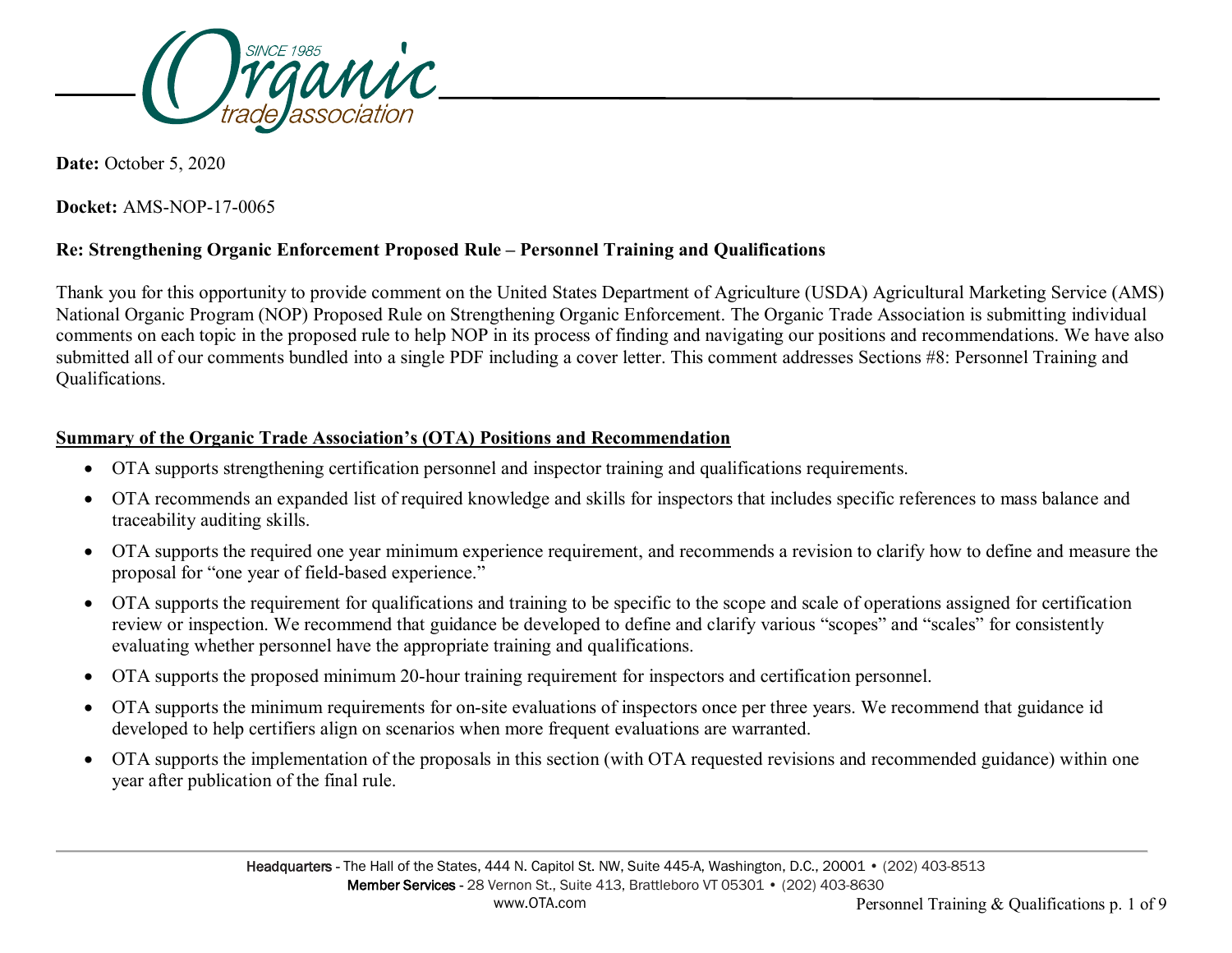

## **NOP Questions**

*1. Is 20 training hours a year an appropriate amount of continuing education for organic inspectors and certification review personnel?* Yes. OTA supports the proposed minimum 20-hour training requirement for inspectors and certification personnel. OTA understands the 20 hours of training could include anything relevant to any skills, knowledge, or experience related to inspections (for inspectors) or certification review (for certification review personnel). See below for more details on OTA's Position and Recommendations.

## *2. Should organic inspectors be evaluated on-site more frequently than once every three years?*

Yes, if warranted. OTA supports requirements for onsite evaluations of inspectors and does not take objection to the once-per-3-years minimum requirement in the proposed rule. Once per 3 years is common practice by certifiers. More frequent evaluations would be ideal, but we acknowledge that the proposed rule provides for greater frequencies "if warranted." Guidance could be provided to certifiers to align on scenarios when more frequent evaluations are warranted. See below for more details on OTA's Position and Recommendations.

## *3. Should any other types of knowledge, skills, and experience be specified?*

Yes. OTA recommends adding specific references to mass balance and traceability as required auditing skills for inspectors. See below for more details on OTA's Position and Recommendations.

## **OTA's Positions and Recommendations**

• **OTA supports strengthening certification personnel and inspector training and qualifications requirements.** Improvements in qualifications and training of inspectors are key steps in improving a certifier's ability to monitor, detect and address fraud. OTA supports NOP's effort to establish minimum requirements for qualifications and initial and continuing training for certification reviewers and inspectors. It is also NOP's responsibility through its accreditation oversight to ensure that certifiers have systems in place to properly evaluate the qualifications of inspectors, and ensure that operations are being evaluated and inspected by personnel that are appropriately qualified and trained for that particular type of operation. To ensure strong and consistent implementation of these new requirements, OTA encourages that during accreditation audits, certifiers must demonstrate to NOP their procedure for how they are ensuring a sufficient number of qualified and trained personnel, that the training sources for the 20-hours of continuing education are appropriate and relevant, and that the persons conducting onsite inspector evaluations meet minimum qualification requirements.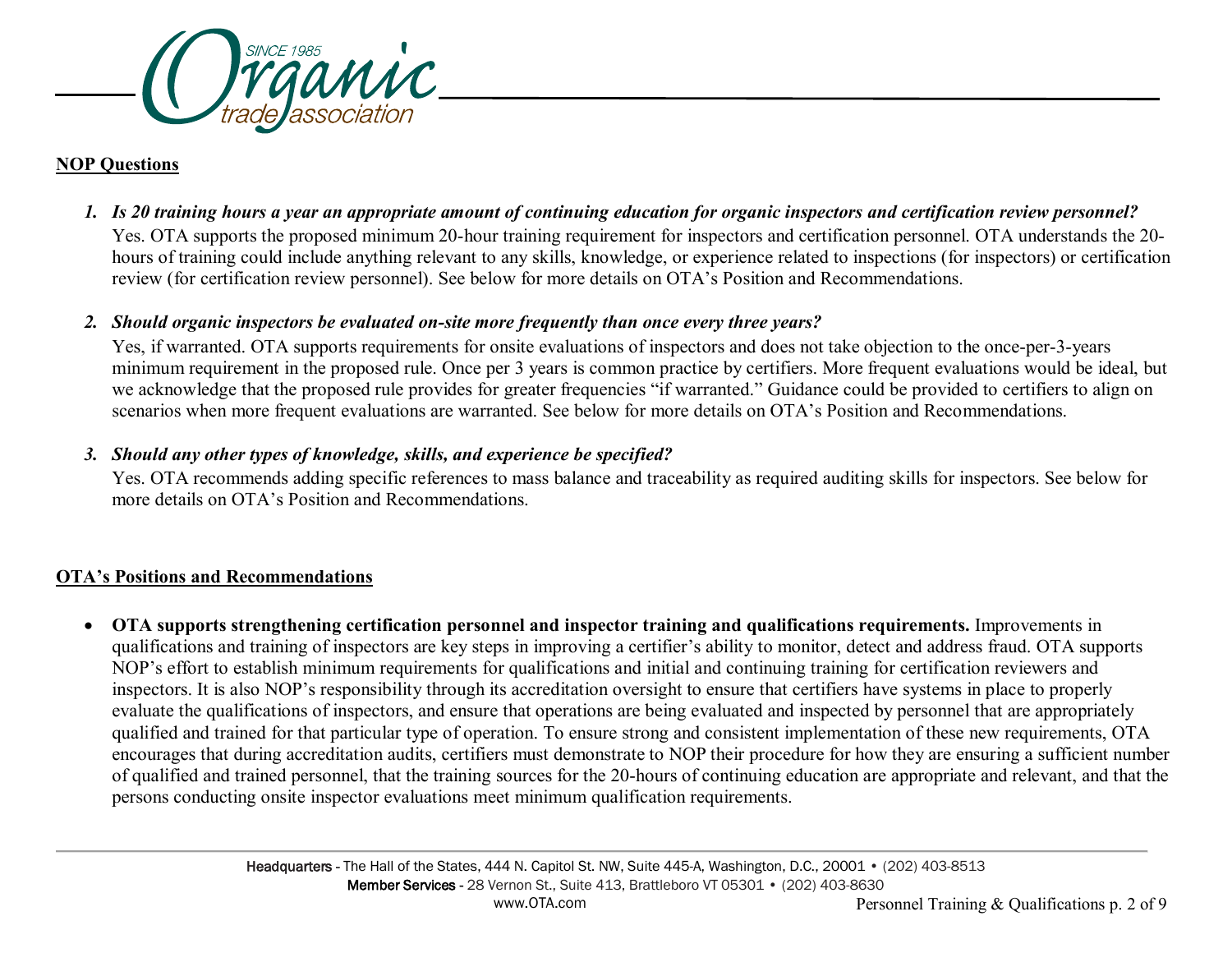

- **OTA recommends an expanded list of required knowledge and skills for inspectors that includes specific references to mass balance and traceability auditing skills.** The proposed rule includes a comprehensive list of skills that inspectors must have in order to inspect operations assigned to them, many of them suggested by OTA in our 2018 pre-rule comments such as investigative techniques. The Strengthening Organic Enforcement Proposed Rule includes proposed requirements for inspectors to conduct mass balance audits and traceability audits during onsite inspection (See Proposed Rule Section #4: On-site Inspections). To reinforce the inspector's capability to perform these audit exercises, OTA recommends that mass balance and traceability auditing skills are specifically listed as required inspector skills. Furthermore, the proposed rule requires that inspectors have import/export knowledge. Not all operations are engaged in import or export of organic products, so this skill is not always required. OTA recommends that the regulation be revised to require this skill only if relevant.
	- → *Recommendation:* Revise §205.501(a)(4)(i)(A) to include to mass balance and traceability as required auditing skills, and to clarify that import/export requirements are only required it relevant. *See OTA's requested revisions in Table 7 below*.
- **OTA supports the required one year minimum experience requirement, and recommends a revision to clarify how to define and measure the proposal for "one year of field-based experience."** The proposed rule states that inspectors must have "a minimum of 1 year of field-based experience related to both the scope and scale of operations they will inspect." We support the requirement for inspectors to have at least one year of experience prior to conducting inspection. However, there is a need for clarification about how to consistently define and measure "1 year" across the many unique circumstances and types of experiences that a prospective inspector might have. For instance, when a prospective inspector is only working part-time, it is unclear how to measure whether the requirement of "1 year" of experience has been met. Although we don't disagree with this minimum requirement, we acknowledge that there may be varying interpretations among certifiers on this point.

We also see a need for clarification about how to define and measure "field-based experience." The term "field-based" can be interpreted in several ways. It can mean "in a relevant area of academic study" such as the field of agriculture or science. It can also mean "on-site" such as physically being in place, such as on-site on a farm or facility. NOP uses the term "field-based" in both of these ways throughout the preamble, so clarification is needed about what NOP intends with respect to inspector qualifications. To avoid confusion and to expand the types of experiences that can qualify, OTA recommends replacing "field-based" with "relevant." We recommend that certifiers do not limit the type of experience only to inspection experience, rather any relevant experience is counted. We recommend that NOP provide guidance for determining best practices to defining and measuring "1 year of relevant experience."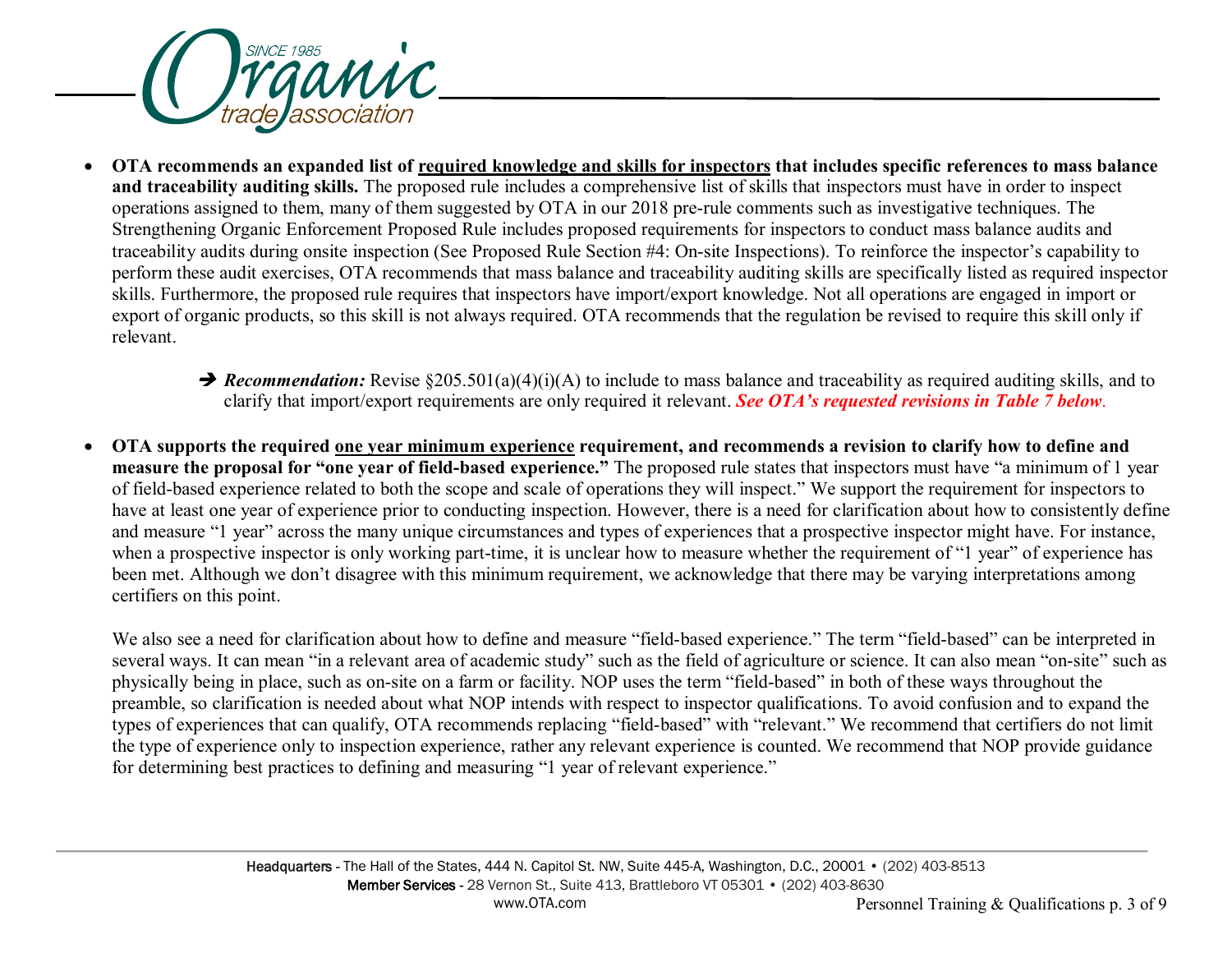

*Recommendation:* Revise 205.501(a)(4)(i)(C) to clarify how to define and measure the regulatory requirement of "1 year of field-based experience." *See OTA's requested revisions in Table 7 below*.

If NOP does not accept OTA's recommended revisions, we ask NOP to please provide an explanation on the NOP's intent for defining and measuring "one year of field-based experience" to address our concerns described above.

**P** Recommendation: Provide guidance for determining best practices to defining and measuring "1 year of relevant experience."

- **OTA supports the requirement for qualifications and training to be specific to the scope and scale of operations assigned for certification review or inspection. We recommend that guidance be developed to define and clarify various "scopes" and "scales" for consistently evaluating whether personnel have the appropriate training and qualifications.** Certifiers will need to have a common understanding of how to define various "scopes" and "scales" so they can consistently determine whether a person has met the qualification and training for an assigned operation. "Scale" commonly refers to scale of production (large, small, group-operations) and can also refer to scale of commercial market (direct, wholesale, export). "Scope" is clearly defined for crops, wild crops, livestock, handling, but are there many sub-scopes within each scope (crops have sub-scopes for mushrooms, field crops, produce, etc.). It will be important for certifiers to have a common methodology for evaluating whether particular combinations of scales and scopes are appropriate to meet qualification requirements for the many unique types and sizes of organic operations.
	- **→ Recommendation:** Provide guidance to define and clarify various "scopes" and "scales" for consistently evaluating whether personnel have the appropriate training and qualifications.
- **OTA supports the proposed minimum 20-hour training requirement for inspectors and certification personnel**. OTA understands the 20 hours of training could include anything relevant to any skills, knowledge, or experience related to inspections (for inspectors) or certification review (for certification review personnel). We support flexibility for certifiers in determining the types of training that will qualify for meeting this requirement.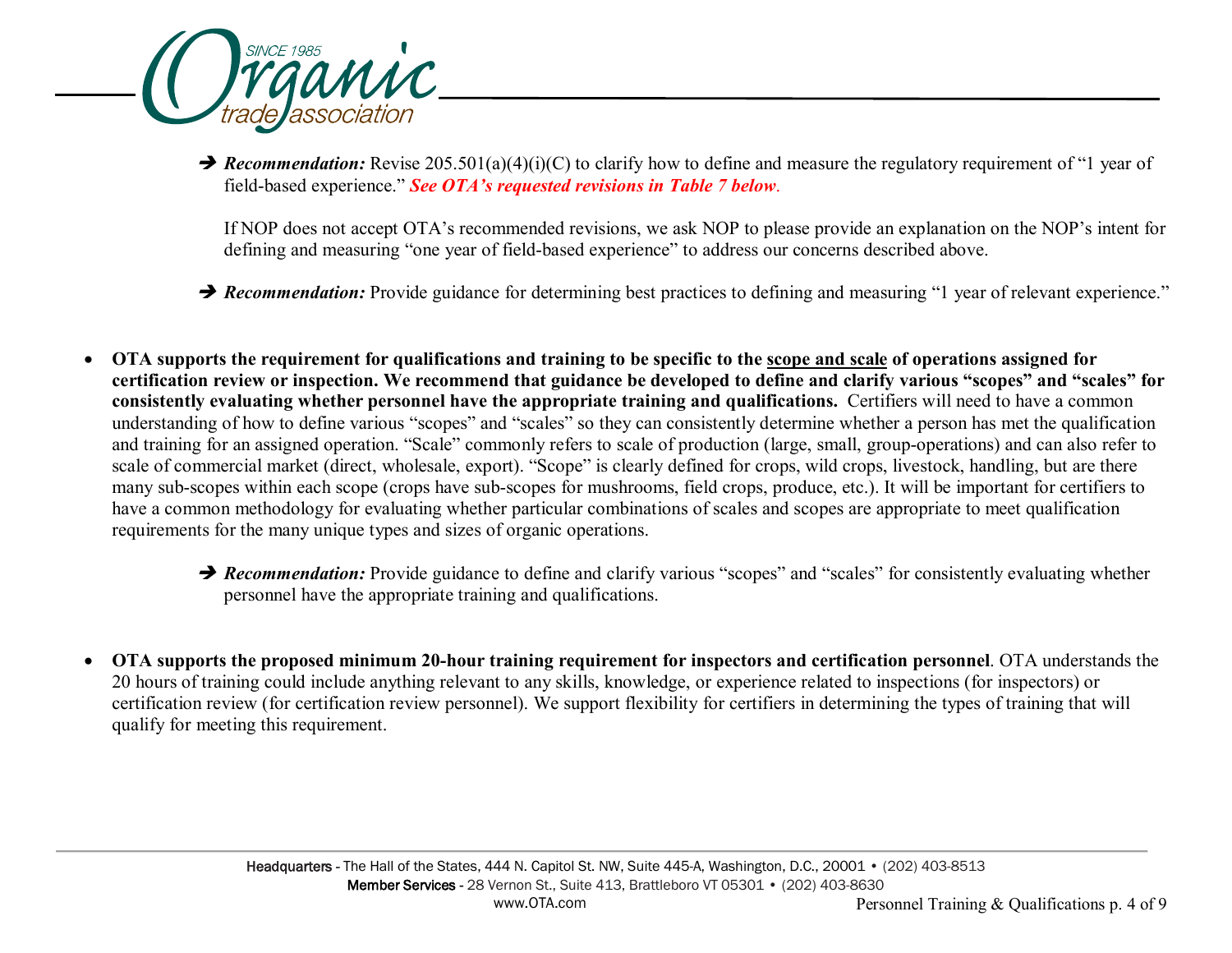

- **OTA supports the minimum requirements for on-site evaluations of inspectors once per three years.** Once per 3 years is common practice by certifiers. More frequent evaluations would be ideal, but we acknowledge that the proposed rule provides for greater frequencies "if warranted." **We recommend that guidance id developed to help certifiers align on scenarios when more frequent evaluations are warranted.**
	- **P** Recommendation: Provide guidance for certifiers to align on scenarios when more frequent onsite inspector evaluations are warranted.
- OTA supports the implementation of the proposals in this section (with OTA requested revisions) within one year after publication of the final rule.

| <b>Action &amp; Section</b>                                                     | <b>Proposed Rule Text</b>                                                                                                                                                                                                                                                                                          | <b>Revisions and/or Guidance needed to implement</b><br>OTA's Positions and improve the quality, clarity or<br>utility of the proposed rule |
|---------------------------------------------------------------------------------|--------------------------------------------------------------------------------------------------------------------------------------------------------------------------------------------------------------------------------------------------------------------------------------------------------------------|---------------------------------------------------------------------------------------------------------------------------------------------|
| 205.2<br>Add new term                                                           | <i>Certification review.</i> The act of reviewing and evaluating a<br>certified operation or applicant for certification and<br>determining compliance with the USDA organic<br>regulations. This does not include performing an<br>inspection.                                                                    |                                                                                                                                             |
| 205.501(a)(4)<br>Revise<br>(strikethrough removed<br>text; underlined new text) | Continuously use a sufficient number of qualified and<br>adequately trained personnel, including inspectors and<br>certification review personnel, to comply with and<br>implement the USDA organic standards eertification<br>program established under the Act and the regulations in<br>subpart E of this part; |                                                                                                                                             |

#### **Table 7: OTA's Requested Revisions to the Proposed Rule and Recommendations for Guidance**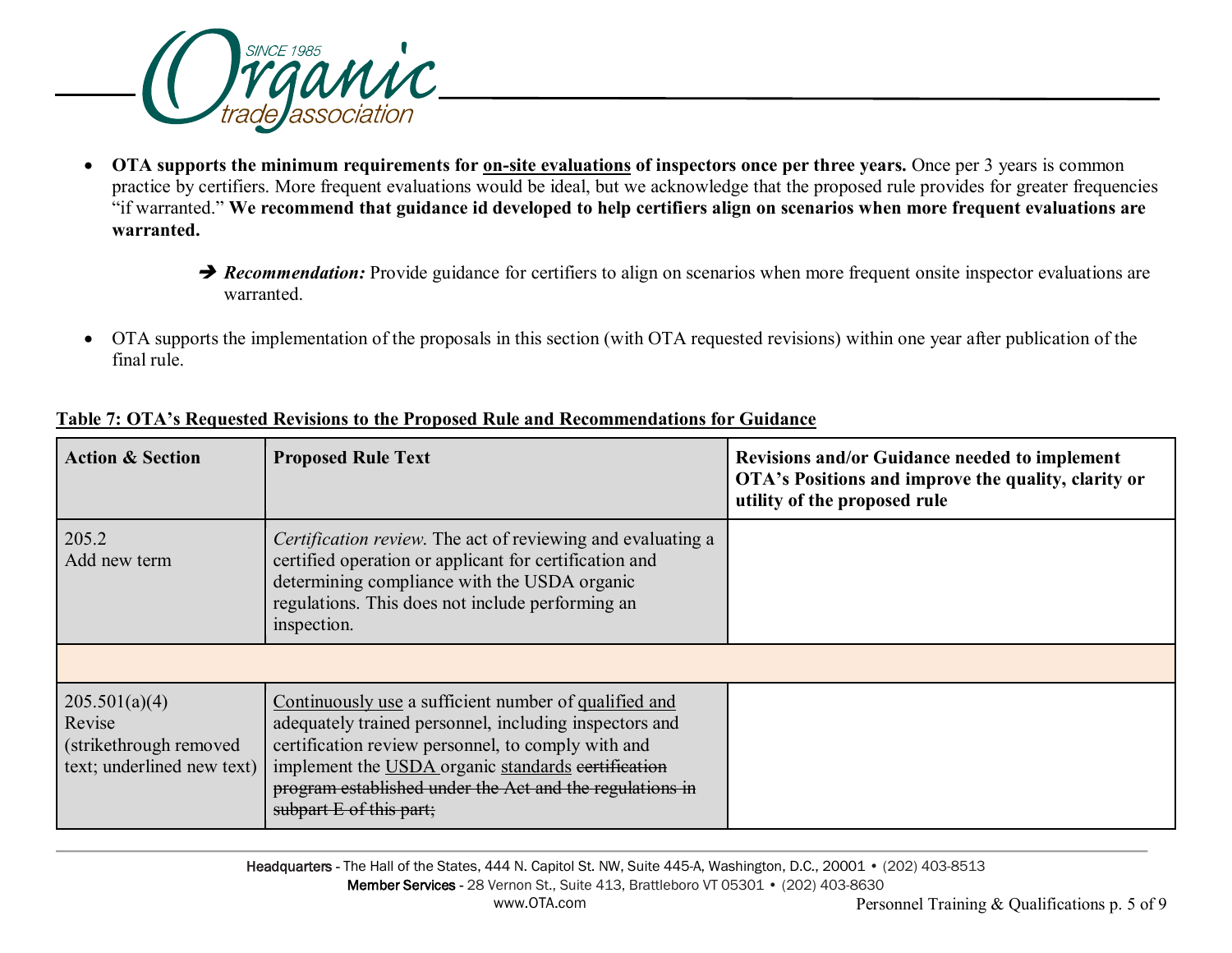

| 205.501(a)(4)(i)<br>Add | <b>Inspector qualifications and training — Certifying</b><br>agents must demonstrate that all inspectors, including staff,<br>volunteers, and contractors, have the required knowledge,<br>skills, and experience to inspect operations of the scope<br>and scale as assigned and to evaluate compliance with the<br>applicable regulations of this part; and<br>A. Certifying agents must demonstrate that inspectors<br>continuously maintain adequate knowledge and skills about<br>the current USDA organic standards, production and<br>handling practices, certification and inspection, import<br>and/or export requirements, auditing practices and skills in<br>written and oral communications, sample collection,<br>investigation techniques, and preparation of technically<br>accurate inspection documents; and<br>B. Initially and every year thereafter, inspectors must<br>demonstrate successful completion of a minimum of 20<br>hours of training in topics that are relevant to inspection.<br>Training may include material delivered via the NOP<br>learning management system, certifying agents, or other<br>relevant training provider; and<br>C. Certifying agents must demonstrate that inspectors have<br>a minimum of 1 year of field-based experience related to<br>both the scope and scale of operations they will inspect<br>before assigning inspection responsibilities; | <b>Revision needed</b> to implement OTA's Position on<br>required knowledge and skills for inspectors. The<br>regulations need to include mass balance and traceability<br>as required auditing skills, and also need clarification that<br>import/export requirements are only required it relevant.<br>Add specific reference to mass balance and<br>traceability auditing skills<br>Add "if relevant" for import/export requirements<br>$\bullet$<br>Revision needed to implement OTA's Position on one<br><b>year minimum experience.</b> The regulations need to<br>support more consistent understanding of how to measure<br>and define the minimum requirement experience.<br>Replace "field-based" with "relevant"<br>Guidance needed for determining best practices to<br>defining and measuring "1 year of relevant experience."<br>See OTA's Position on one year minimum experience.<br>Guidance needed to define and clarify various "scopes"<br>and "scales" for consistently evaluating whether<br>personnel have the appropriate training and<br>qualifications. See OTA's Position on <b>scope and scale.</b> |
|-------------------------|---------------------------------------------------------------------------------------------------------------------------------------------------------------------------------------------------------------------------------------------------------------------------------------------------------------------------------------------------------------------------------------------------------------------------------------------------------------------------------------------------------------------------------------------------------------------------------------------------------------------------------------------------------------------------------------------------------------------------------------------------------------------------------------------------------------------------------------------------------------------------------------------------------------------------------------------------------------------------------------------------------------------------------------------------------------------------------------------------------------------------------------------------------------------------------------------------------------------------------------------------------------------------------------------------------------------------------------------------------------------------------------------------------------|---------------------------------------------------------------------------------------------------------------------------------------------------------------------------------------------------------------------------------------------------------------------------------------------------------------------------------------------------------------------------------------------------------------------------------------------------------------------------------------------------------------------------------------------------------------------------------------------------------------------------------------------------------------------------------------------------------------------------------------------------------------------------------------------------------------------------------------------------------------------------------------------------------------------------------------------------------------------------------------------------------------------------------------------------------------------------------------------------------------------------------|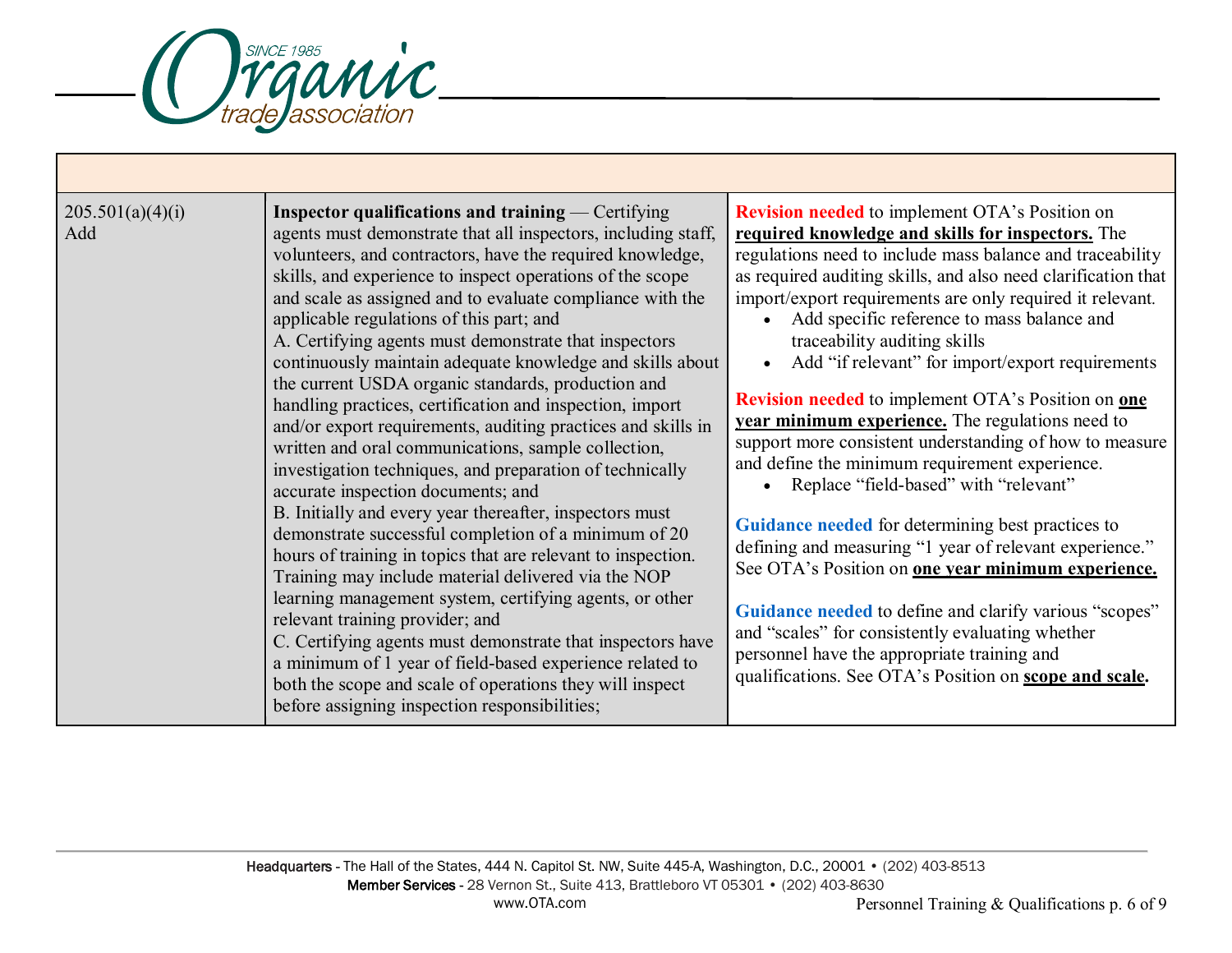

# *OTA Requested Revision:*

A. Certifying agents must demonstrate that inspectors continuously maintain adequate knowledge and skills about the current USDA organic standards, production and handling practices, certification and inspection, import and/or export requirements (if relevant), auditing practices and skills (including mass balance audits and traceability audits), in written and oral communications skills, sample collection, investigation techniques, and preparation of technically accurate inspection documents; and

C. Certifying agents must demonstrate that inspectors have a minimum of 1 year of field-based relevant experience related to both the scope and scale of operations they will inspect before assigning inspection responsibilities

| $\mid$ 205.501(a)(4)(ii)<br>Add | Certification review personnel qualifications and training<br>-Certifying agents must demonstrate that all persons who<br>conduct certification review, including staff, volunteers, or<br>contractors, have the knowledge, skills, and experience<br>required to perform certification review of operations of<br>the scope and scale assigned and to evaluate compliance<br>with the applicable regulations of this part; and<br>A. Certifying agents must demonstrate that all certification<br>review personnel continuously maintain adequate<br>knowledge and skills in the current USDA organic<br>standards, certification and compliance processes, and<br>practices applicable to the type, volume, and range of<br>review activities assigned; and<br>B. Initially and every year thereafter, all persons who<br>conduct certification review activities must demonstrate<br>successful completion of a minimum of 20 hours of<br>training in topics that are relevant to certification review.<br>Training may include material delivered via the NOP |  |
|---------------------------------|-------------------------------------------------------------------------------------------------------------------------------------------------------------------------------------------------------------------------------------------------------------------------------------------------------------------------------------------------------------------------------------------------------------------------------------------------------------------------------------------------------------------------------------------------------------------------------------------------------------------------------------------------------------------------------------------------------------------------------------------------------------------------------------------------------------------------------------------------------------------------------------------------------------------------------------------------------------------------------------------------------------------------------------------------------------------|--|
|                                 | learning management system, certifying agents, or other<br>relevant training provider; and                                                                                                                                                                                                                                                                                                                                                                                                                                                                                                                                                                                                                                                                                                                                                                                                                                                                                                                                                                        |  |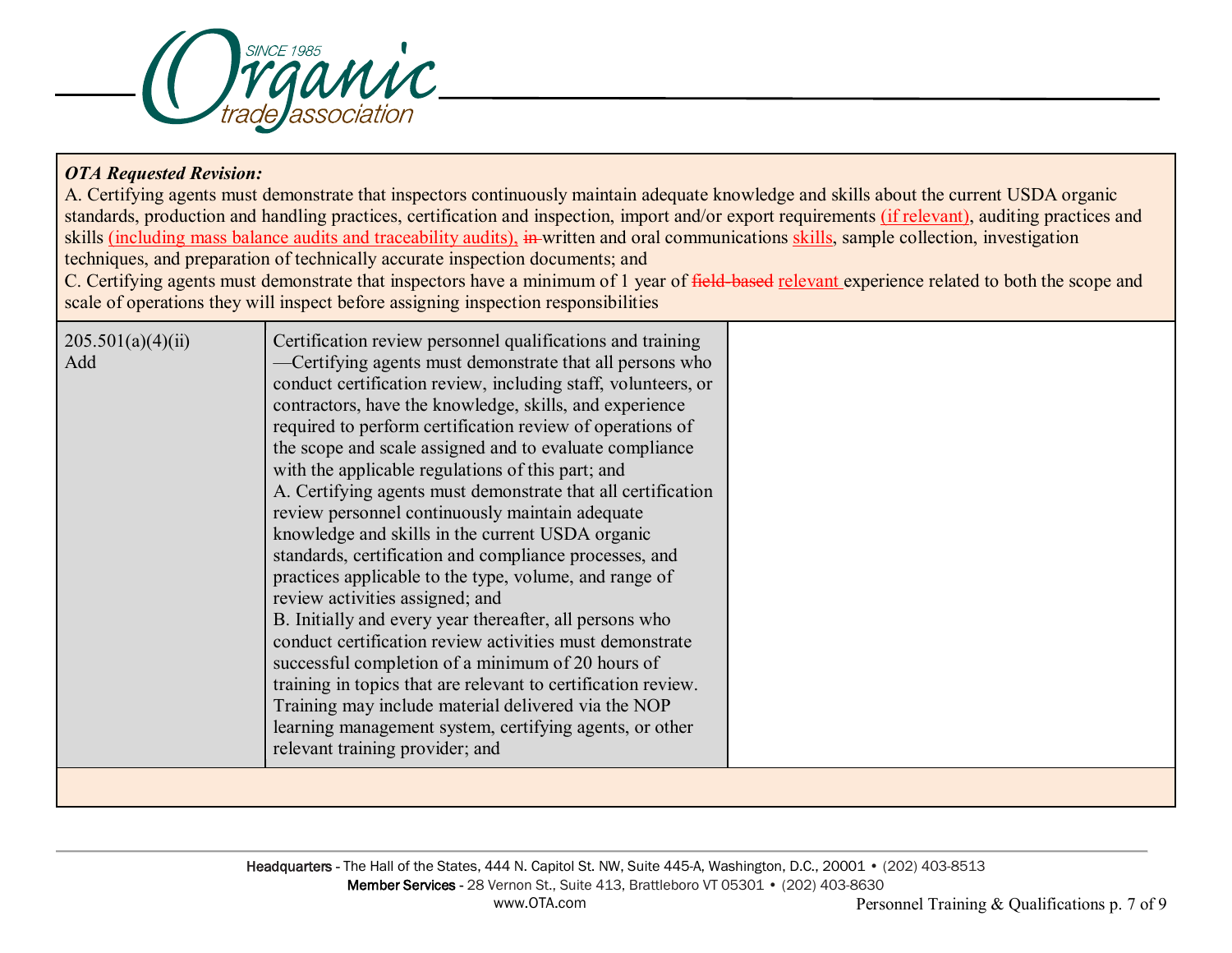

| 205.501(a)(4)(iii)<br>Add | Certifying agents must maintain current training<br>requirements, training procedures, and training records for<br>all inspectors and persons who conduct certification review<br>activities.                                                                                                                                                                                                                                                                                                                                                                                                                                         |  |
|---------------------------|---------------------------------------------------------------------------------------------------------------------------------------------------------------------------------------------------------------------------------------------------------------------------------------------------------------------------------------------------------------------------------------------------------------------------------------------------------------------------------------------------------------------------------------------------------------------------------------------------------------------------------------|--|
|                           |                                                                                                                                                                                                                                                                                                                                                                                                                                                                                                                                                                                                                                       |  |
| 205.501(a)(5)<br>Revise   | Demonstrate that all persons Ensure that its responsibly<br>connected persons, employees, and contractors with<br>inspection, analysis, and decision-making or certification<br>review responsibilities have sufficient expertise in organic<br>production or handling techniques to successfully perform<br>the duties assigned;<br>i) Sufficient expertise must include knowledge of<br>certification to USDA organic standards and evidence of<br>formal education, training, or professional experience in<br>the fields of agriculture, science, or organic production and<br>handling that directly relates to assigned duties. |  |